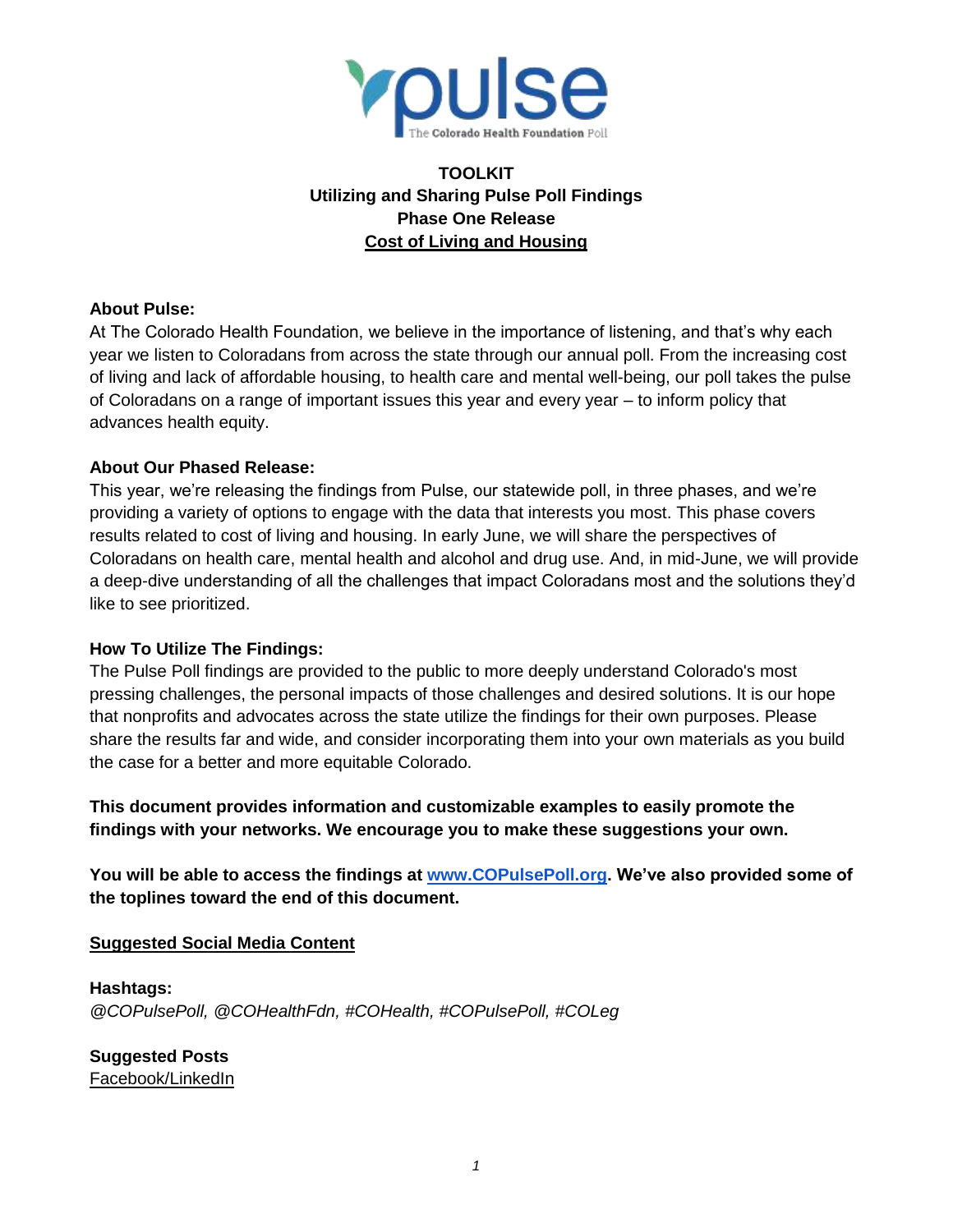- Coloradans rank the rising cost of living and housing as their top concerns in the Pulse: The Colorado Health Foundation Poll 2022 findings. What else does this mean for affordability in Colorado? Find out more at COPulsePoll.org/results.
- Four out of ten people in Colorado are concerned they might not be able to feed themselves or their family, with 16% having to skip meals because they couldn't afford food according to The Colorado Health Foundation's Pulse Poll. Learn more: COPulsePoll.org/results.
- Three out of ten Coloradans are worried they might lose their home in the next year because they can't afford rent or mortgage, as revealed in the recent Pulse Poll results. Learn more about how people in Colorado are feeling about the rising cost of housing from The Colorado Health Foundation's poll: COPulsePoll.org/results.
- People across the state are making difficult tradeoffs to afford their homes including working more or going without food or health care – with three in ten renters are avoiding asking their landlord to address problems because they fear increased rent or eviction. Find out more about what challenges your neighbors are facing from Pulse: The Colorado Health Foundation Poll: COPulsePoll.org/results.

#### **Twitter**

- .@COPulsePoll found that people in Colorado rank the rising cost of living & housing as their top concern. Find out where and who is feeling the squeeze at COPulsePoll.org/results. #COHealth
- 4 out of 10 Coloradans are worried they won't be able to put food on the table. Curious about who and where people are feeling the squeeze? Learn more at COPulsePoll.org/results. @COPulsePoll
- More and more people in CO are feeling pressure from the rising costs of housing, with 3 out of 10 worried they might lose their home. Find out more from @COPulsePoll at COPulsePoll.org/results.
- People across the state are making hard choices in order to keep their homes, with 3 out of 10 renters avoiding asking their landlords to fix problems due to fear of backlash. Learn more about the challenges your neighbors are facing with @COPulsePoll at COPulsePoll.org/results.

### **Social Media Graphics**

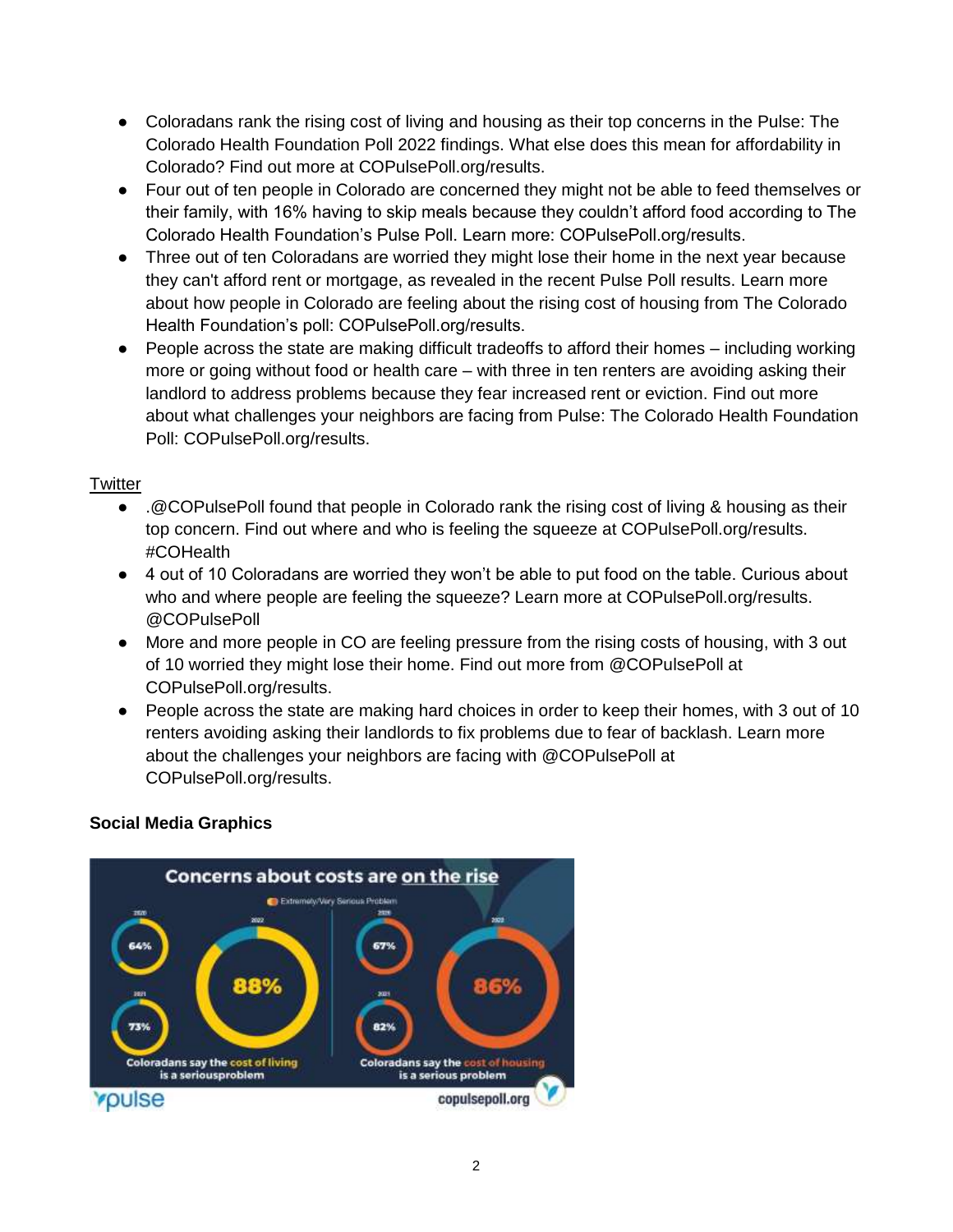



### **Suggested Email, Blog or Newsletter Content**

Subject: Survey findings show cost of living and housing are top concerns

The Colorado Health Foundation recently completed their annual survey of people across the state. The Pulse Poll interviewed nearly 3,000 Coloradans to more deeply understand Colorado's most pressing challenges, the personal impacts of those challenges and desired solutions. The results continue to demonstrate the critical importance of our work.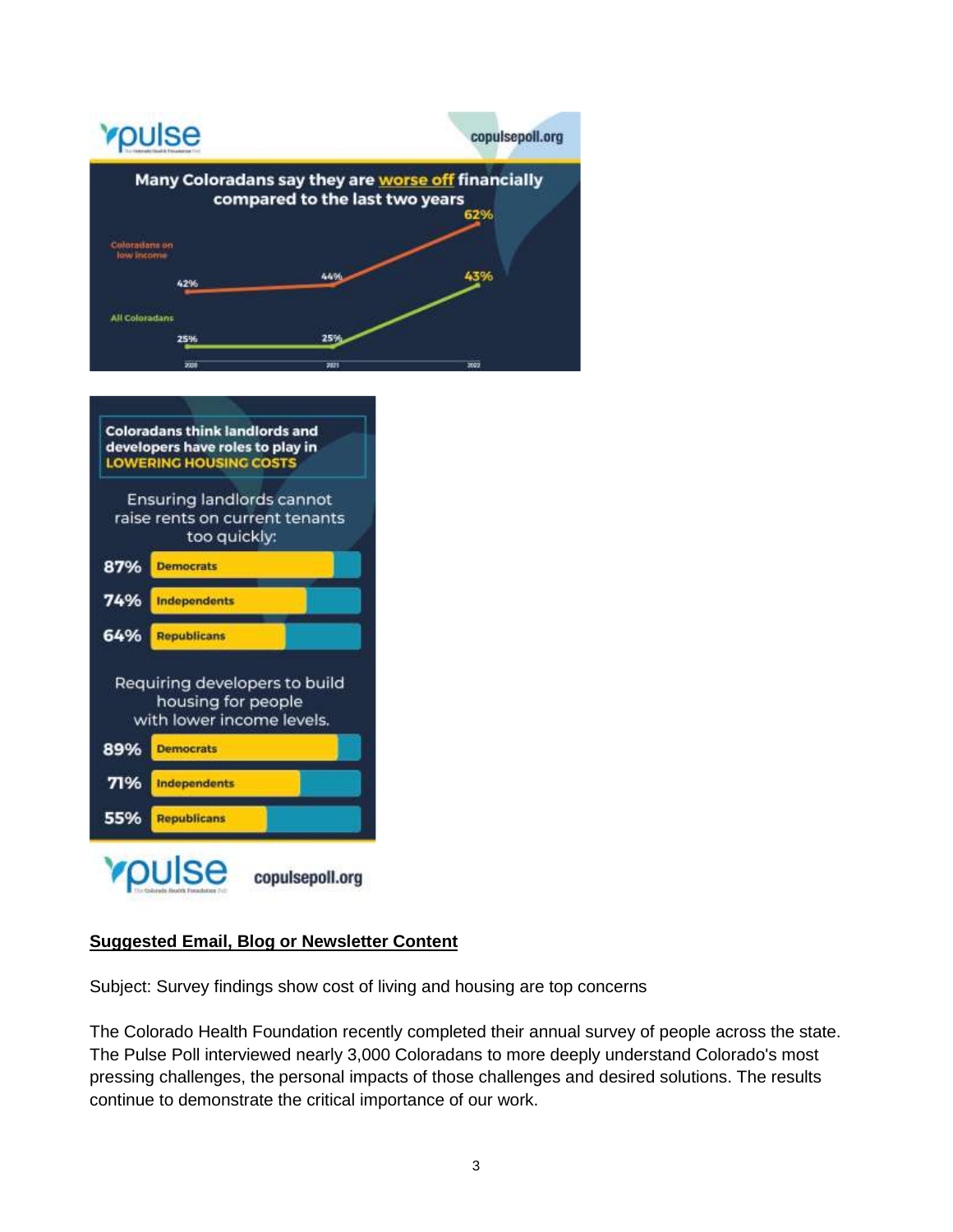Pulse reveals that one year after expressing confidence in a rebounding economy, Coloradans are now feeling overwhelmed by the increased costs of living, including the rising cost of housing throughout the state. What is most striking from this year's poll results is how rapidly Coloradans' economic concerns and pain points increased since 2021.

Highlights of this year's cost-of-living and housing data include:

- When given a list of problems to rank, respondents put "the rising cost of living" and "the cost of housing" top on the list (88% and 86% respectively), saying that the problems are extremely or very serious. Parents, people living on low incomes and Hispanic/Latino Coloradans are among the most concerned groups.
- Nearly 40% of Coloradans are worried that they might not always be able to afford enough food to feed themselves and their families, up from 23% in 2021. This concern is impacting over a majority of Native Americans and Latino Coloradans.
- Nearly one in five Coloradans have skipped meals in the last year because they couldn't afford food – almost doubling 2021's numbers. About one-third of people living on low incomes and people with disabilities have skipped meals.
- Thirty percent of Coloradans are worried they might lose their homes in the next year because they can't afford the monthly rent or mortgage. In 2021 this number was 21%. Over a majority of renters are concerned about losing their homes.
- Over 30% have worked multiple jobs or more than they wanted to in order to pay the rent or mortgage. People of color are far more likely to have worked more to be able to pay for housing, including 50% of Native Americans, 45% of Asian American and Pacific Islander respondents and 41% of African American/Black Coloradans.

If you're interested in examining these findings on your own, visit [www.COPulsePoll.org.](http://www.copulsepoll.org/)

# **Key Messages Related to the Findings - EMBARGOED Until May 23**

The full set of results from the poll will be published on May 23 at [www.COPulsePoll.org.](http://www.copulsepoll.org/) After that date, we recommend pulling more detailed findings from the website.

One year after Coloradans expressed confidence in a rebounding economy, they are now feeling overwhelmed by the increased costs of living, especially but not limited to the cost of housing throughout the state, according to The Colorado Health Foundation's Pulse Poll of nearly 3,000 Coloradans. What is most striking is how rapidly Coloradans' economic concerns and pain points increased since last year—almost twice as many Coloradans reported feeling worse off financially than they did last year. Nearly four-in-ten are worried they might not always be able to afford food, and about one-third are worried they might lose their home because they can't pay.

What is also clear is that these concerns are being acutely felt among people of color, particularly Latinos and Native Americans, as well as those living in households earning less than \$50,000 per year.

### **The Depth of the Problem**

Coloradans are feeling an economic squeeze across the board—from the cost of food and gas to rent and utilities. When asked to identify the most important issue facing Colorado, 20% mentioned the cost of living generally, and 17% offered up the cost of housing specifically. When given a list of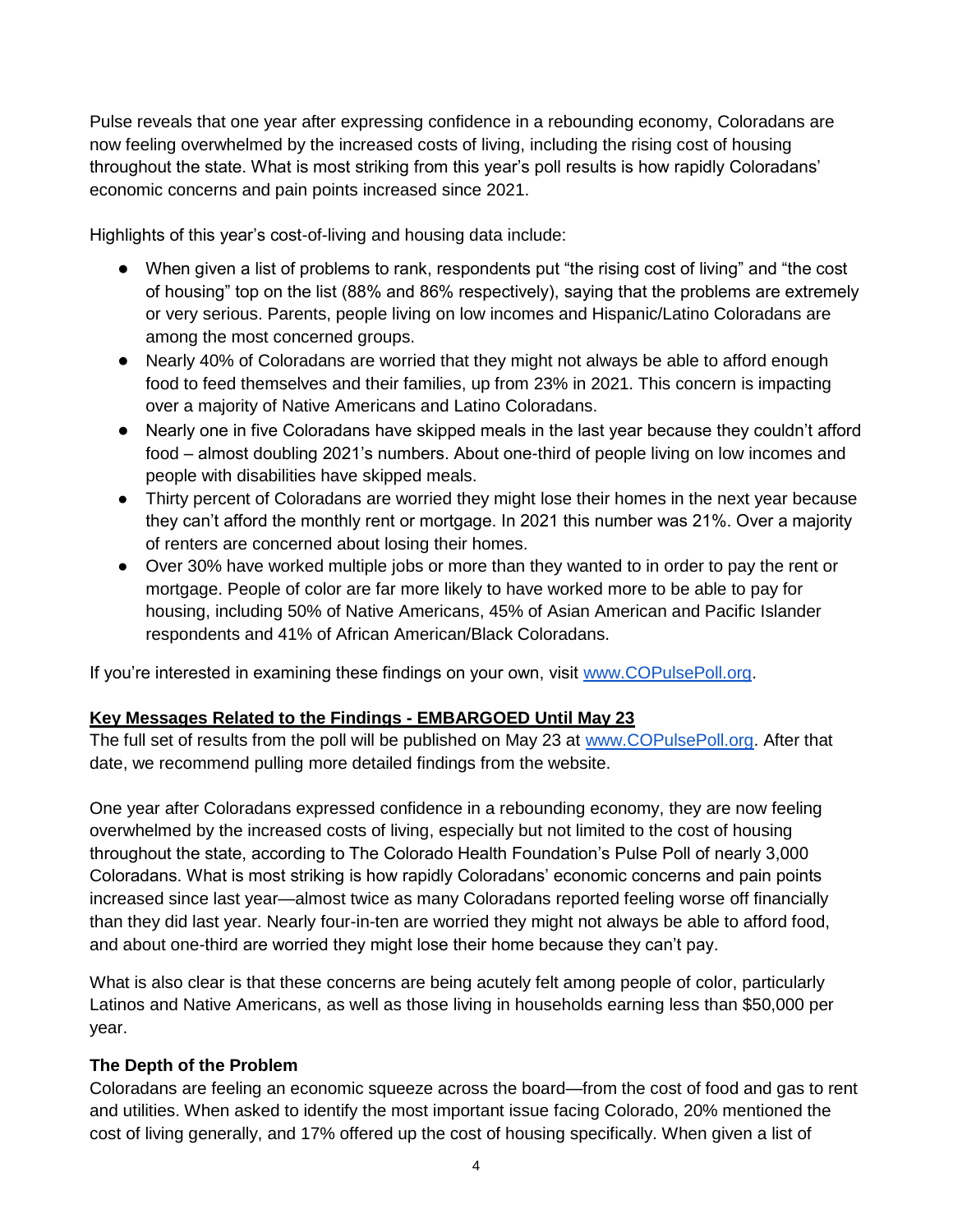problems to rank, respondents put "the rising cost of living" and "the cost of housing" top on the list (88% and 86% respectively), saying that the problems are extremely or very serious. When asked what expenses are most concerning to them personally, Coloradans cited housing (55%), food (30%) and fuel/gas (30%).

- While Coloradans of all incomes are concerned about increased costs, people living on low incomes are more likely to be concerned, including 94% of respondents earning \$50,000 or less a year.
- When looking at the numbers across race and ethnicity, Hispanic/Latino Coloradans are the most concerned about increased costs at 96%.
- Parents are more likely to be concerned about rising costs with 93% considering the cost of living to be a serious problem.

### **Who Is Impacted Most**

While all Coloradans are concerned about rising costs, many respondents are already struggling to make ends meet. Between August 2021 and April 2022, there has been a marked increase in the number of Coloradans worried for their overall financial well-being and their ability to afford necessities such as food for their families.

Among the most revealing numbers about increased costs:

- More than 40% of Coloradans are worse off financially than a year ago, a jump from 25% in 2021. This number increases to more than 60% for people living on less than \$30,000 annually and to 53% for people with disabilities.
- Nearly 40% of Coloradans are worried that they might not always be able to afford enough food to feed themselves and their families, up from 23% in 2021. This concern is impacting over a majority of Native Americans and Latino Coloradans as well as people living on low incomes, people with disabilities, and Pueblo residents.
- Nearly one in five Coloradans have skipped meals in the last year because they couldn't afford food – almost doubling 2021's numbers. Of Native American respondents, 39% have skipped meals. About one-third of people living on low incomes and people with disabilities are struggling to afford food so they skipped meals.
- Even people with higher incomes say they're concerned about the rising cost of living, even though they aren't forced into making difficult financial tradeoffs. Among those making more than \$100,000 per year, 83% say that the rising cost of living is a problem, compared to 95% who make under \$50,000 a year. While only 29% of those making more than \$100,000 felt they were worse off, compared to 54% of those in a lower income bracket, they expressed serious concerns about rising costs.

The rising cost of housing is a top issue for Coloradans, causing significant worry among many that they'll lose their homes.

- The cost of housing is a serious concern for 86% of Coloradans, including 9-in-10 of those who live with a disability and 95% of renters.
- Thirty percent of Coloradans are worried they might lose their homes in the next year because they can't afford the monthly rent or mortgage. In 2021 this number was just over 21%.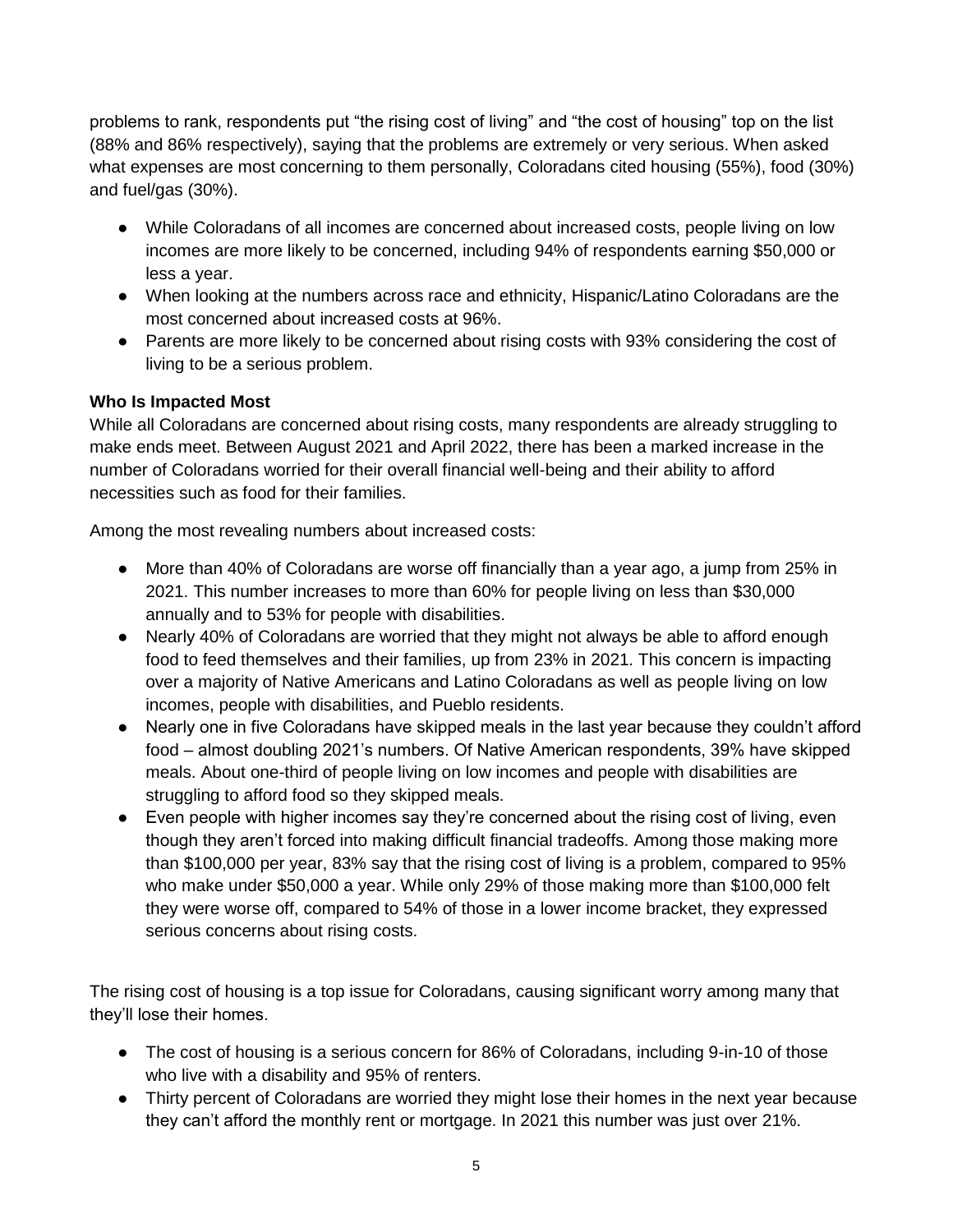- Renters (52%) and people with disabilities (49%) are more likely to be worried about losing their homes because they can't afford the rent.
- Coloradans of color are considerably more worried about losing their homes (40%, including 58% among Native Americans), compared to white people (26%).
- A majority (52%) of people living on low incomes are worried compared to 15% of people making \$100,000 or more.
- Coloradans living in more urban and suburban regions along the Front Range are more likely to be worried about losing their homes compared to people living on the Eastern Plains or Western Slope.

For some Coloradans, the cost of housing is already forcing difficult tradeoffs, including:

- Over 30% have cut back on or gone without other needs like food or health care in order to afford housing.
- Hispanic/Latino Coloradans (41%) and Native Americans (60%) are more likely to have cut back on food or health care, compared to white Coloradans (27%).
- About half of people living on low incomes, of Coloradans with disabilities and of renters have cut back or gone without.
- Over 30% have worked multiple jobs or more than they wanted to to be able to pay the rent or mortgage, including 43% of people living on low incomes and 48% of renters.
- People of color are far more likely to have worked multiple jobs to be able to pay for housing, including 50% of Native Americans, 45% of Asian American and Pacific Islander respondents and 41% of African American / Black Coloradans.
- About one-third of renters have avoided asking their landlords to address problems for fear of rent increases or eviction.

# **Solutions That Start to Address Cost of Living**

Coloradans across the board expressed a desire for action to address the rising cost of living, and they see a role for taxpayers, employers and the government. A majority of respondents believe the following policies would be effective solutions in helping Coloradans make ends meet:

- Changing government regulations to reduce the cost of household expenses like food, health care and utilities.
- Raising taxes on people making over \$500,000/year to cover government services like housing, health care and education.
- Requiring employers to increase pay and benefits for low- and middle-income workers.
- Making government investments to stimulate the economy and create better-paying jobs in communities that are struggling.

Likely voters make up the vast majority of respondents, and they're considering their financial security when they vote. When asked about the issues that will be most important to their considerations about this November's candidates, respondents cited the economy and the cost of living.

# **Solutions That Start to Address Housing Costs**

The number of Coloradans struggling to afford housing is growing, and likely voters cite affordable housing – or the lack of it – among the top three issues on their minds as they look ahead to the